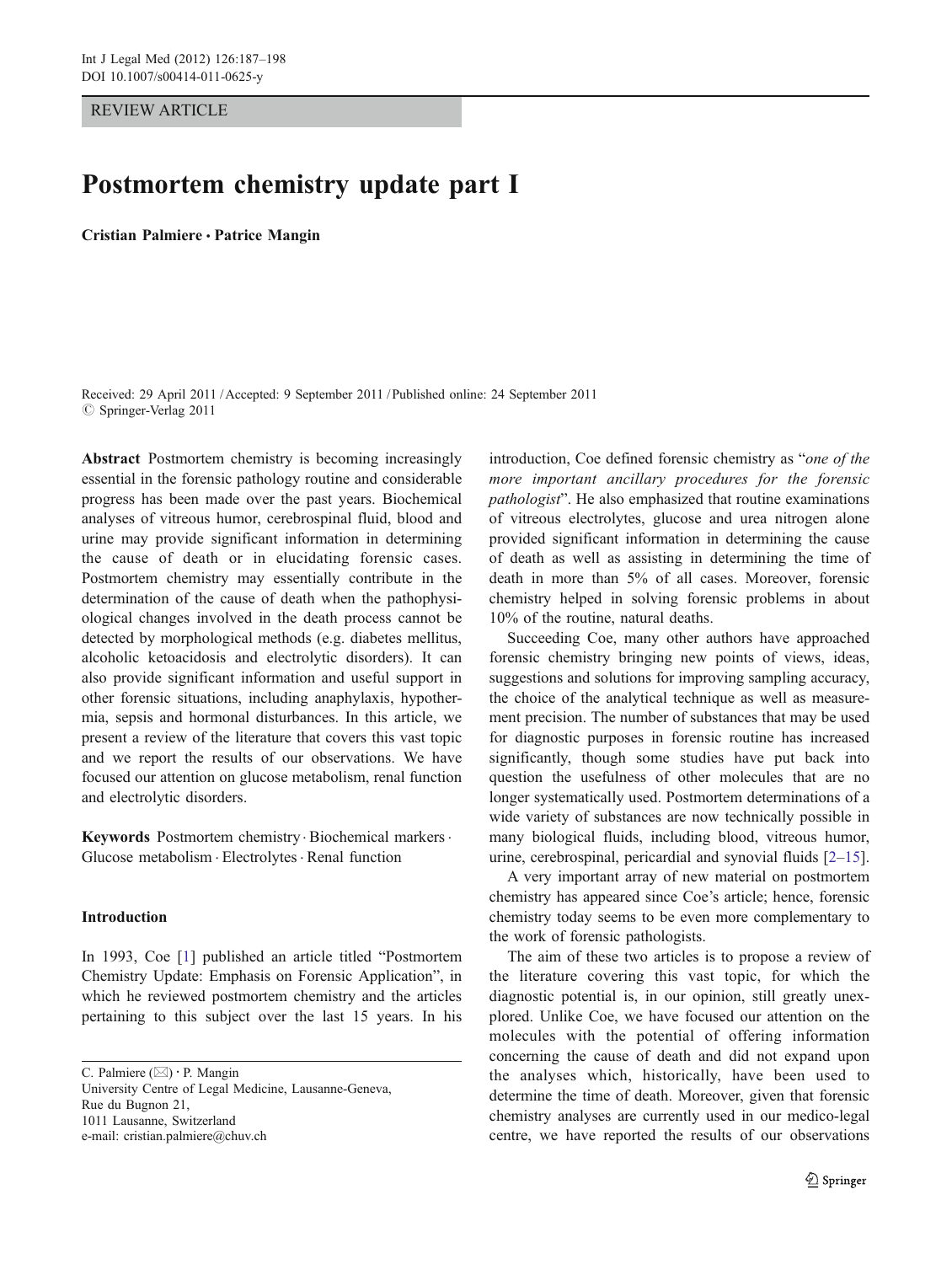where possible. In the first part of this work, we concentrate on glucose metabolism, renal function and electrolytes.

### Glucose metabolism

### Glucose, lactate and hyperglycaemia

In clinical practice, glycaemia and glycated haemoglobin are the main biochemical markers for diagnosing disorders in glucose metabolism. In forensic pathology, glycaemia is of no value as a biochemical parameter due to substantial fluctuations in glucose levels after death since glycolysis continues spontaneously making blood glucose concentrations fall extremely rapidly. Furthermore, death may be preceded by agonal processes and cardiopulmonary resuscitation, which are often associated with the secretion or the administration of catecholamines. This results in further mobilisation of liver glycogen and the release of glucose into blood circulation as a counterbalancing phenomenon. Considering the difficulty in interpreting postmortem blood glucose levels, other biological fluids, such as vitreous humor and cerebrospinal fluid, have been proposed in order to estimate the antemortem blood glucose concentrations [\[1](#page-8-0), [12](#page-9-0)–[29\]](#page-9-0).

Respecting the assumption that glycolysis continues spontaneously after death and that two molecules of lactic acid are the final product of the postmortem glycolysis of one molecule of glucose, Traub [\[30\]](#page-9-0) proposed that postmortem glycaemia could be estimated by combining the values of glucose and lactate in cerebrospinal fluid. After Traub, other authors have proposed the establishment of the sum values of glucose and lactate in vitreous humor or cerebrospinal fluid, to estimate the antemortem blood glucose concentrations [[31](#page-9-0)–[36\]](#page-9-0).

Karlovsek [\[37](#page-9-0), [38](#page-9-0)] compared several biochemical parameters (glycated haemoglobin, glucose, lactate and combined glucose and lactate values) in vitreous and cerebrospinal fluid in 112 forensic cases divided into two diagnostic groups (41 diabetics and 71 control cases). The author proposed that vitreous glucose levels over 13 mmol/l (corresponding to 234 mg/dl) or combined glucose and lactate values in vitreous or cerebrospinal fluid over threshold values of 23.7 (427 mg/dl) and 23.4 mmol/l (422 mg/dl) respectively could indicate antemortem hyperglycaemia with a fatal outcome. The supplementary determinations of glycated haemoglobin, acetone and other ketone bodies were also recommended in order to identify diabetic ketoacidosis.

Zilg et al. [\[39](#page-9-0)] evaluated the usefulness of the sum value of glucose and lactate in vitreous. They applied a strategy which included the consistent sampling of vitreous as soon as possible upon arrival of the body at the morgue as well as immediate bedside analysis using a blood gas instru-

ment. Three thousand seventy-six cases were included in the study and the authors found that, after an initial drop of vitreous glucose during the very early postmortem period, the levels stayed stable for an appreciable amount of time after death. The analysis of a second sample collected at autopsy 1–3 days later showed similar results. In contrast, the vitreous lactate levels showed a steady increase, suggesting that the sum of glucose and lactate increased with postmortem time. No case with a circumstantial indication of hyperglycaemia showed only high vitreous lactate. The authors suggested that vitreous glucose alone should be employed to diagnose hyperglycaemia and indicated the limit of 10 mmol/l (180 mg/dl), theoretically corresponding to a blood glucose value of about 26 mmol/l (468 mg/dl). Regarding the methodology, they concluded that sonication, centrifugation and the addition of fluoride to the samples were unnecessary procedures when a blood gas instrument was used.

In our medico-legal centre, we observed several cases of diabetic ketoacidosis showing increased glucose levels in vitreous and cerebrospinal fluid (over 20 mmol/l in both fluids, corresponding to 360 mg/dl), glucose in urine and increased blood acetone and 3-βhydroxybutyrate (3HB) values. There were no cases in which only increased vitreous lactate was shown. Our results confirmed the conclusions of Zilg et al. suggesting that the combined values of glucose and lactate in vitreous or cerebrospinal fluid do not add any further information in estimating antemortem blood glucose concentration. Vitreous glucose concentration is the most reliable marker for this. Its determination, together with the measurements of ketone bodies, urine glucose and glycated haemoglobin, can easily confirm the existence of a glucose metabolism disorder and a diabetic decompensation as cause of death.

Glycated haemoglobin and vitreous fructosamine

Osuna et al. and Vivero et al. [\[36](#page-9-0), [40,](#page-9-0) [41\]](#page-9-0) compared several biochemical parameters (fructosamine, glucose, lactate, combined values of glucose and lactate) in vitreous, in order to confirm the presence of antemortem hyperglycaemia and to diagnose diabetes mellitus.

Goullé et al. [[42\]](#page-9-0) studied the stability of glycated haemoglobin as a function of time in different samples with or without anticoagulants and preservatives. A total of 106 tests were performed. Samples containing ethylenediaminetetraacetic acid (EDTA) and stored at 4°C were indicated as optimal for blood conservation. The authors confirmed the usefulness of glycated haemoglobin for interpreting increased postmortem ketone body blood levels and diagnosing diabetes mellitus decompensation as the cause of death.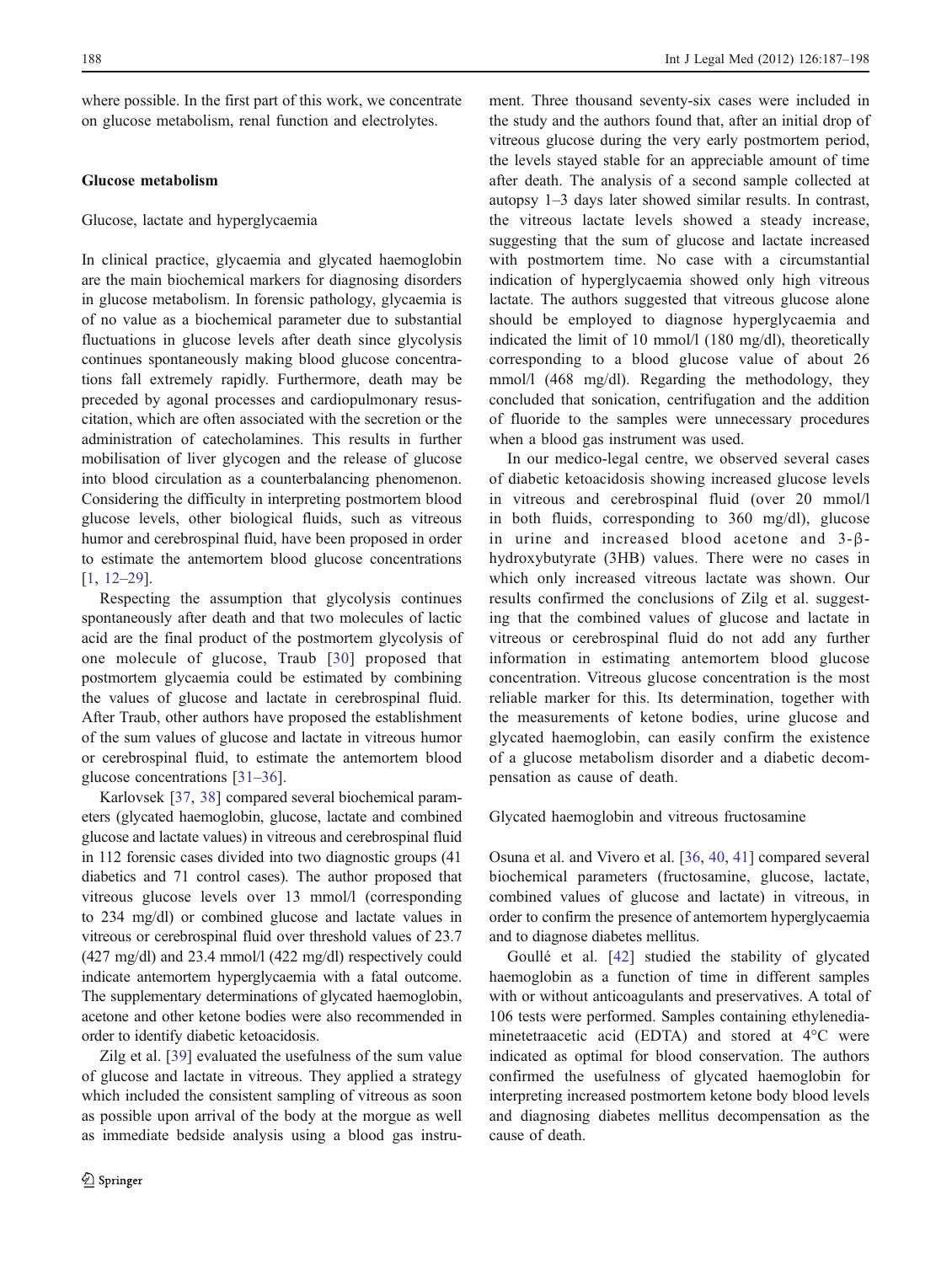Uemura et al. [\[8](#page-9-0)] investigated 11 clinically available biochemical markers (including glycated haemoglobin, fructosamine, urea nitrogen, creatinine, C-reactive protein, total bilirubin, total protein and total cholesterol) in whole blood (for glycated haemoglobin) and postmortem serum (for the other markers) from three sampling sites (left cardiac blood, right cardiac blood and femoral vein blood) in 164 consecutive autopsy cases. Of all markers examined, glycated haemoglobin showed the smallest deviation from living subjects, negligible postmortem changes and no difference due to the cause of death. On the contrary, fructosamine showed a large deviation from living subjects. According to the authors, these differences were related to the nature of the marker: the level of glycation of haemoglobin is a process the rate of which is determined by the level of glucose concentration under the lifespan of erythrocytes, whereas the other markers, including fructosamine, are components of tissues reflecting their destruction or elimination from the blood by the organs.

#### Ketone bodies and diabetic ketoacidosis

Ketone bodies (acetoacetate (AcAc), 3HB and acetone), a by-product of fat metabolism, are produced in the liver as an alternative energy source when insufficient insulin is available for effective glucose use. Ketogenesis is the process by which fatty acids released from the adipocytes are converted in AcAc and 3HB in the mitochondria of hepatocytes. Ketosis is the term that refers to the excessive presence of ketone bodies in blood; ketonuria refers to the presence of ketone bodies in urine. Levels of circulating ketone bodies vary across populations of normal individuals, as a result of variations in basal metabolic rate, hepatic glycogen stores and differences in the mobilisation of amino acids from muscle proteins. Most investigators agree that normal serum levels of ketone bodies can be defined as being less than 500 μmol/l. Hyperketonemia can be defined as levels in excess of 1,000 μmol/l and ketoacidosis as levels over 3,000 μmol/l. Physiologic ketosis occurs when mildly to moderately elevated levels of circulating ketone bodies are present in response to fasting or prolonged exercise. Diabetic ketoacidosis (DKA) is the most common pathologic cause of ketosis. In patients with type 1 diabetes, ketosis occurring in association with hyperglycaemia confirms the presence of insulin deficiency. Other possible causes of ketosis are alcoholic ketoacidosis, severe hypoxia, end-stage liver disease, hepatic ischemia, various metabolic disorders and multiple organ failure [\[43](#page-9-0)–[45\]](#page-9-0).

Postmortem investigations of ketone bodies in blood and other biological fluids have been performed by several authors in order to diagnose ketoacidosis as the cause of death [[4,](#page-9-0) [33,](#page-9-0) [46](#page-9-0)–[49](#page-10-0)].

In a study performed by Osuna et al. [\[47](#page-9-0)] on 453 forensic cases divided into two diagnostic groups (diabetics and the control group), cases showing increased vitreous glucose values over 200 mg/dl (11.1 mmol/l) also showed the highest 3HB concentrations, confirming the usefulness of determining vitreous 3HB concentrations as an alternative to blood.

Kanetake et al. [\[48](#page-10-0)] investigated levels of 3HB and acetone in the postmortem serum of 100 forensic cases and concluded that in cases without anatomical or toxicological causes of death, the measurement of ketone body levels could be informative. They also proposed that 3HB serum levels over 1,000 μmol/l (10.4 mg/dl) could indicate ketoacidosis as the cause of death in cases showing physical conditions characterized by a tendency to increases in ketone body concentrations.

In our medico-legal centre, several cases of diabetic ketoacidosis showing high acetone values in blood, urine and vitreous and high 3HB values in blood, urine, vitreous, pericardial and cerebrospinal fluid were observed. Cases of diabetic ketoacidosis usually showed blood 3HB concentrations over 6,000 μmol/l (62.5 mg/dl). Glucose levels in vitreous and cerebrospinal fluid were usually over 20 mmol/l.

### Isopropyl alcohol and ketoacidosis

The presence of isopropyl alcohol (IPA) in biological fluids has been traditionally considered to indicate exposure to this alcohol via oral ingestion or inhalation, as well as postmortem production. However, IPA was observed in the biological fluids of animals suffering from acetonemia, suggesting that acetone could be metabolized to IPA by alcohol dehydrogenase in certain disease states [[50](#page-10-0)]. Nevertheless, the traditional interpretation of detectable blood levels of IPA was the exposure to the substance itself.

Bailey [[50\]](#page-10-0) identified five diabetic patients with ketosis and detectable levels of IPA in blood. All patients had type I diabetes mellitus and were insulin-dependent. According to medical records, none of the patients had a history of IPA exposure and all were hyperglycaemic upon admission. Serum concentration of IPA ranged from 20 (332 μmol/l) to 297 mg/l (4,900 μmol/l) and serum concentration of acetone ranged from 5.8  $(1,000 \mu mol/l)$  to 32 mg/dl (5,500 μmol/l). According to the author, these findings corroborated those published by Davis et al. [\[51](#page-10-0)], who postulated that acetone could be converted to IPA in situations in which NADH was elevated.

In a study on acetonemia and other volatile alcohols published by Teresinski et al. [\[52](#page-10-0)], the authors selected 75 forensic cases assigned to six groups (including hypothermia, fatal acetone and isopropyl alcohol intoxications and sudden death in alcoholics). The authors found increased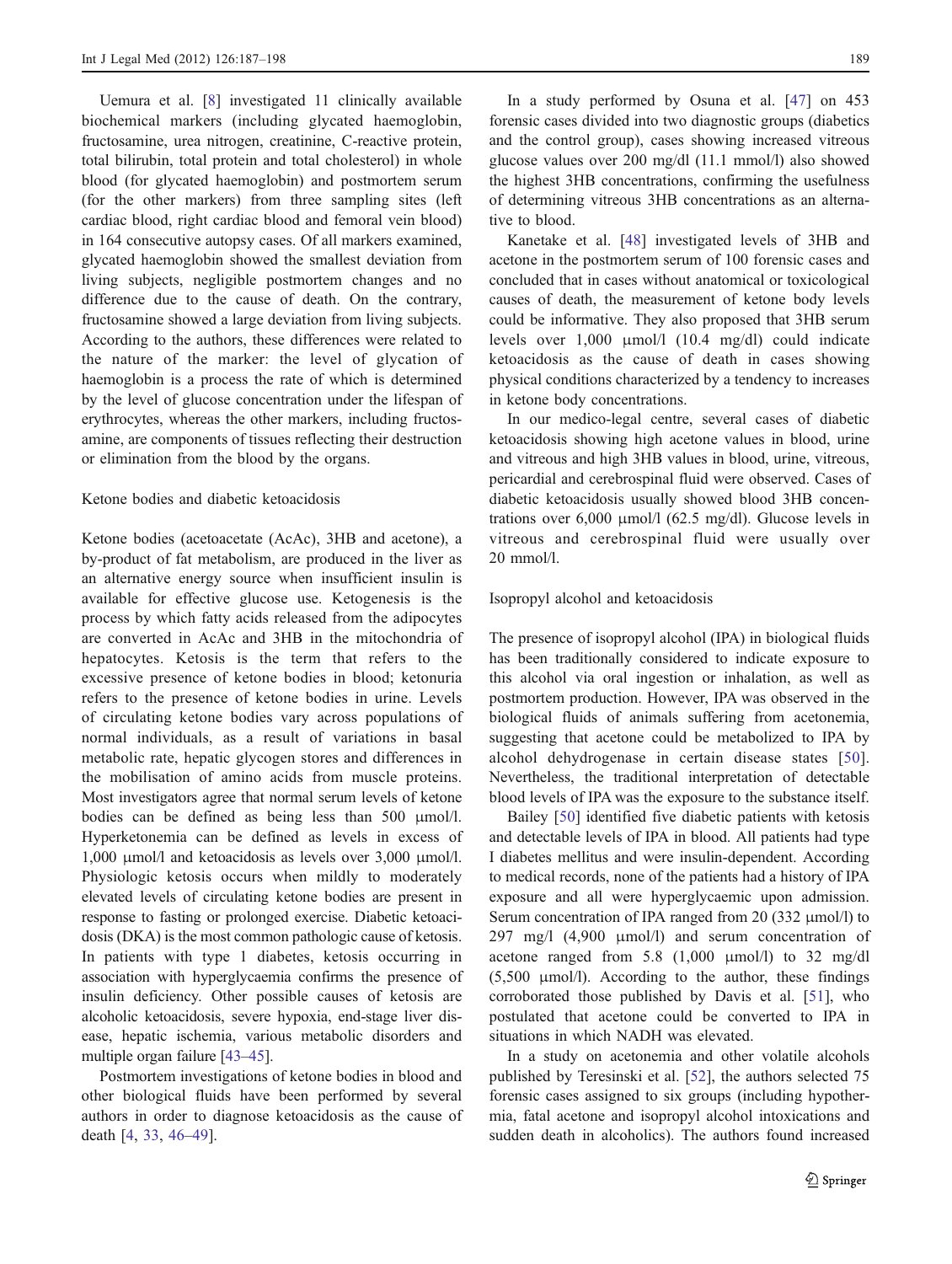IPA concentrations not only in individuals intoxicated with this agent, but also in the groups of hypothermia cases and sudden death in alcoholics. The authors do not explain these results, though they point out the hypothesis given by Davis, Bailey and Jones and Summers [[53\]](#page-10-0) of an endogenous transformation of acetone to IPA in certain disease states as a possible explanation.

Jenkins et al. [[54\]](#page-10-0) and Molina [[55\]](#page-10-0) investigated the concentrations of IPA in blood and vitreous. In a retrospective study carried out by Molina on 152 autopsy cases with nine different IPA sources (including IPA exposure), the author measured blood and vitreous IPA and acetone concentrations and concluded that cases of IPA intoxications tended to have blood IPA values over 100 mg/dl and IPA/acetone ratios more than 1.0.

In our medico-legal centre, IPA is systematically measured in blood, urine and vitreous in cases of diabetes mellitus, suspected hypothermia and death in alcoholics. A blood concentration of 15 mg/l of IPA (249 μmol/l) was observed in a case of hypothermia. In a case of diabetic ketoacidosis we noted increased blood (57 mg/dl–9,800 μmol/l) and vitreous acetone (91 mg/dl–15,650 μmol/l) values and a blood IPA concentration of 50 mg/l–830 μmol/l (49 mg/l in vitreous– 813 μmol/l).

Ketone bodies, alcoholic ketoacidosis and alcoholic lactic acidosis

The syndrome of a wide-gap metabolic acidosis, malnutrition, and binge drinking superimposed on chronic alcohol abuse is most commonly referred to as alcoholic ketoacidosis [[56](#page-10-0)–[62\]](#page-10-0). The possible role of alcoholic ketoacidosis as cause of death has been investigated by several authors [\[35](#page-9-0), [46](#page-9-0)–[48,](#page-10-0) [63](#page-10-0)–[66\]](#page-10-0).

Thomsen et al. [\[64](#page-10-0)] proposed the term of "ketoalcoholic death" for cases showing blood ketone body concentrations over 531 μmol/l in alcoholics with an otherwise unknown cause of death.

Pounder et al. [\[46](#page-9-0)] investigated levels of total ketone bodies in postmortem samples including vitreous, pericardial fluid and blood from different sampling sites. Vitreous ketone body levels showed good correlation with blood and pericardial fluid levels. According to the authors, increased ketone body levels (over 10,000 μmol/l in blood and 5,000 μmol/l in vitreous) could be indicative of severe alcoholic ketoacidosis.

Brinkmann et al. [\[35](#page-9-0)] investigated alcoholic ketoacidosis and alcoholic lactic acidosis (caused by thiamine deficiency) as causes of death in chronic alcoholics. In an initial series of forensic cases investigated by the authors, blood acetone levels ranged from 9.8 to 40 mg/dl (1,685 to 6,880 μmol/l) in six cases with no cause of death at autopsy. The authors suggested that blood acetone values over 9 mg/dl

(1,548 μmol/l) could indicate a fatal alcoholic ketoacidosis. However, they emphasized the importance of 3HB as a more accurate indicator of ketoacidosis. In a second series of forensic cases investigated by the authors, the cause of death was determined to be alcoholic lactic acidosis when three criteria were met: glucose and lactate sum value in cerebrospinal fluid above 300 mg/dl (16.6 mmol/l), no indication of diabetes from previous history, histology or glycated haemoglobin determination and no cause of death even after extensive toxicology.

Iten et al. [\[65](#page-10-0)] investigated blood concentrations of 3HB in DKA and alcoholic acidosis and proposed that blood 3HB concentrations up to 500  $\mu$ mol/l (5.2 mg/dl) can be regarded as normal, from 500 to 2,500 μmol/l (26 mg/dl) as high and over 2,500 μmol/l as pathological.

Elliott et al. [[66\]](#page-10-0) investigated the relationship between 3HB, acetone and ethanol in 350 medico-legal autopsy cases and concluded that 3HB values over 25 mg/dl (2,400 μmol/l) in blood (and to some extent in the urine) could be considered pathologically significant. The authors also concluded that 3HB in vitreous can be considered a useful alternative when blood is absent, with the same interpretative range.

In our medico-legal centre, we experienced some cases of ketoacidosis in chronic alcohol abusers with no previous diagnosis of diabetes mellitus and no cause of death on autopsy and histology. All cases showed negative toxicology, no ethanol in blood, undetectable glucose levels in vitreous and cerebrospinal fluid and normal glycated haemoglobin. Blood and vitreous 3HB concentrations ranged from 1,650 (17.2 mg/dl) to 2,400 μmol/l (25 mg/dl). We concluded that the cause of death was not clearly identified but the increase of ketone bodies may have represented a contributing factor in death.

Ketone bodies and hypothermia

Teresinski et al. [\[52](#page-10-0), [67](#page-10-0), [68](#page-10-0)] investigated ketone body blood levels as biochemical markers of hypothermia and the usefulness of ketone body determination in blood, urine and vitreous for the diagnosis of death by hypothermia. They started from the assumption that the cases of hypothermia are usually accompanied by an increase in ketone bodies in blood and urine and that the consumption of large amounts of alcohol inhibits ketogenesis. Cases of suspected hypothermia showed an inverse statistically significant relationship between blood acetone and ethanol concentration. The authors also emphasized that ketone body concentrations in urine should be interpreted very cautiously, due to the possible lack of ketonuria in conditions of coexisting ketonemia and renal failure (shock aetiology) or in cases of decreased ketonemia and persisting ketonuria (connected to urine retention). Moreover, in case of rapidly increasing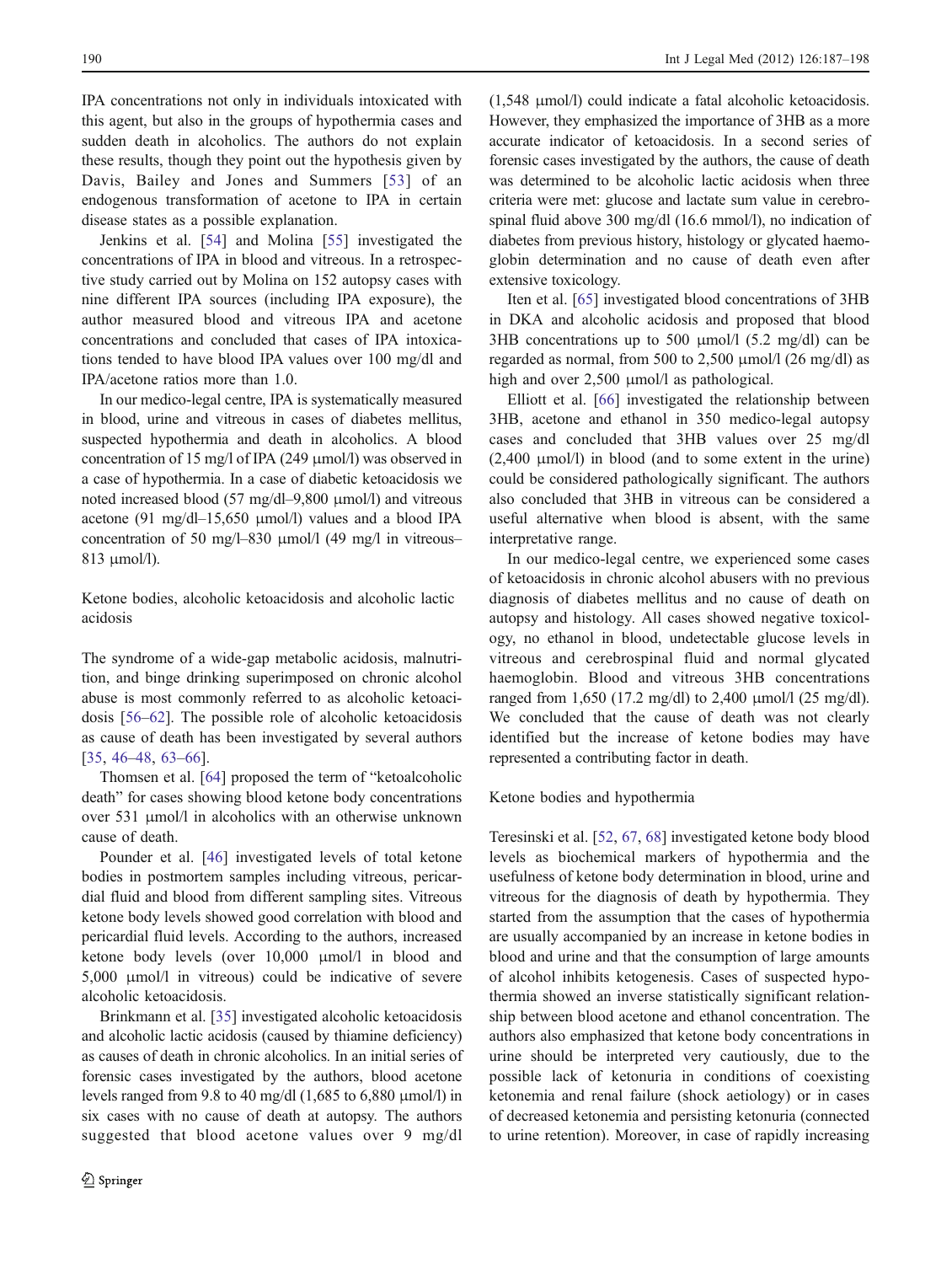ketonemia, severity of ketosis cannot be evaluated solely on the basis of vitreous analysis, since the equilibrium between blood and vitreous requires some delay.

In our medico-legal centre, several cases of hypothermia were observed in which the diagnosis was made on the basis of the scene investigation data and autopsy findings (frost erythema over the extensor surfaces of the large joints, Wischnewski spots in the gastric mucosa and haemorrhages in the iliopsoas muscles). The determination of 3HB in blood, urine, vitreous, pericardial and cerebrospinal fluid was performed systematically. Also performed systematically was the determination of ethanol, acetone and isopropyl alcohol in blood, urine and vitreous, the measurement of the glycated haemoglobin and the determination of glucose in vitreous and cerebrospinal fluid. Our results support the hypothesis of Teresinski et al. that suggest the existence of an inverse statistically significant relationship between ketone body blood levels and ethanol levels in cases of hypothermia.

## Insulin and C peptide

Insulin is a peptide hormone secreted by the pancreatic βcells in response to hyperglycaemia. It is basal insulin secretion that helps maintain normal fasting blood glucose, while prandial insulin is secreted in response to increases in glucose and nutrients at mealtimes. Another hormone secreted by the pancreas, glucagon, is also involved in the control of blood glucose levels. In fact, it is the opposing actions of insulin and glucagon that help fine-tune glucose homeostasis. In the presence of hyperglycemia, the pancreatic β-cells secrete more insulin, stimulating glucose transport into muscle and adipocytes, and inhibiting glucose production in the liver. These actions are counterbalanced by those of glucagon (secreted by the pancreatic  $\alpha$ -cells), which is suppressed by hyperglycemia but stimulated during hypoglycemia. Active insulin consists of two peptides chains (A and B chains) that are linked by two disulfide bridges. Before secretion, the proinsulin molecule (inactive form) exists as a long chain with a connecting peptide (C peptide) between the A and B chains. Enzymes within the β-cell secretory granules cleave the C peptide before secretion; therefore, when the stimulus for secretion arrives, the granules release both active insulin and C peptide. Analysis of insulin and C peptide are of forensic interest in the investigation of unclear hypoglycaemia. Due to different half-lives and clearance-rate, both peptides reach their maximum concentration at different times after meals. Both insulin and C peptide are secreted in equimolar concentrations. However, since C peptide has the longer half-life, the peptides are not always present in equimolar amounts in the bloodstream, meaning that the ratio of insulin to C peptide should be near 1.0 or even slightly

higher. Degradation of insulin is mainly the result of glutathione insulin transhydrogenase in the liver, whereas C peptide is removed from the circulation by the kidneys. Less that 1% of intact human insulin is excreted into urine. The ratio of insulin to C peptide in a living person is thought to reliably distinguish hypoglycaemia due to exogenous insulin (I/C>1) from hypoglycaemia due to an insulinoma or sulfonylurea overdose  $(I/C<1)$ . Insulin in postmortem serum is extremely difficult to measure accurately because it degrades rapidly at room temperature. Peripheral blood sample has been indicated as the best specimen for postmortem detection of insulin, because heart blood, especially the heart-side heart blood, may show concentrations higher than peripheral specimens. Peripheral blood samples should be collected in tubes containing sodium chloride or EDTA and postmortem serum should be separated from the red blood cells as soon as possible and then refrigerated or, preferably, frozen. Measurement of C peptide is essential for the accurate interpretation of insulin levels. C peptide is more stable than insulin in postmortem blood. However, collection and storage of specimens for C peptide analyses require special handling: collection in heparinised tubes, separation of postmortem serum and, without delay, storage of the sample in a freezer [[13,](#page-9-0) [69](#page-10-0)–[72](#page-10-0)].

Several cases of insulin overdose, in diabetic and non diabetic individuals, have been reported. Bile, vitreous and postmortem serum from right heart blood were also used to detect insulin. However, postmortem serum from peripheral blood is the sample of choice. Tissue samples of liver, brain or kidney are not recommended for insulin levels. An elevated postmortem serum insulin level, along with a suppressed C peptide level, is virtually diagnostic of an exogenous insulin administration. If an injection site is detected on the body, the excision of the surrounding dermal area should be taken into consideration: toxicological analysis and immunohistochemical demonstration of insulin in the tissues at the injection site should always be performed [[73](#page-10-0)–[91\]](#page-10-0).

Insulin values in postmortem serum suggesting or evocating lethal dosages are difficult to propose. Patel [\[79](#page-10-0)] provided a table of insulin values for normal fasting  $(5-75 \mu U I/ml - 35-521 \mu I/l)$  versus fatal insulin overdose (800–3,200 μIU/ml—556–22,224 pmol/l). Kernbach-Wighton and Püschel [[82\]](#page-10-0) proposed the lower limit of 100 μUI/ml for lethal insulin dosage. Musshoff et al. [\[13](#page-9-0)] reported that clearly elevated serum insulin levels could be caused by intentional insulin overdose, because levels of 1,000 μUI/ml are rarely seen in patients with insulin-secreting tumours. Karlovsek [\[37](#page-9-0), [38\]](#page-9-0) proposed a summary of the biochemical indicators which would support the hypothesis of hypoglycaemia at the time of death, including low or indeterminate glucose concentration in vitreous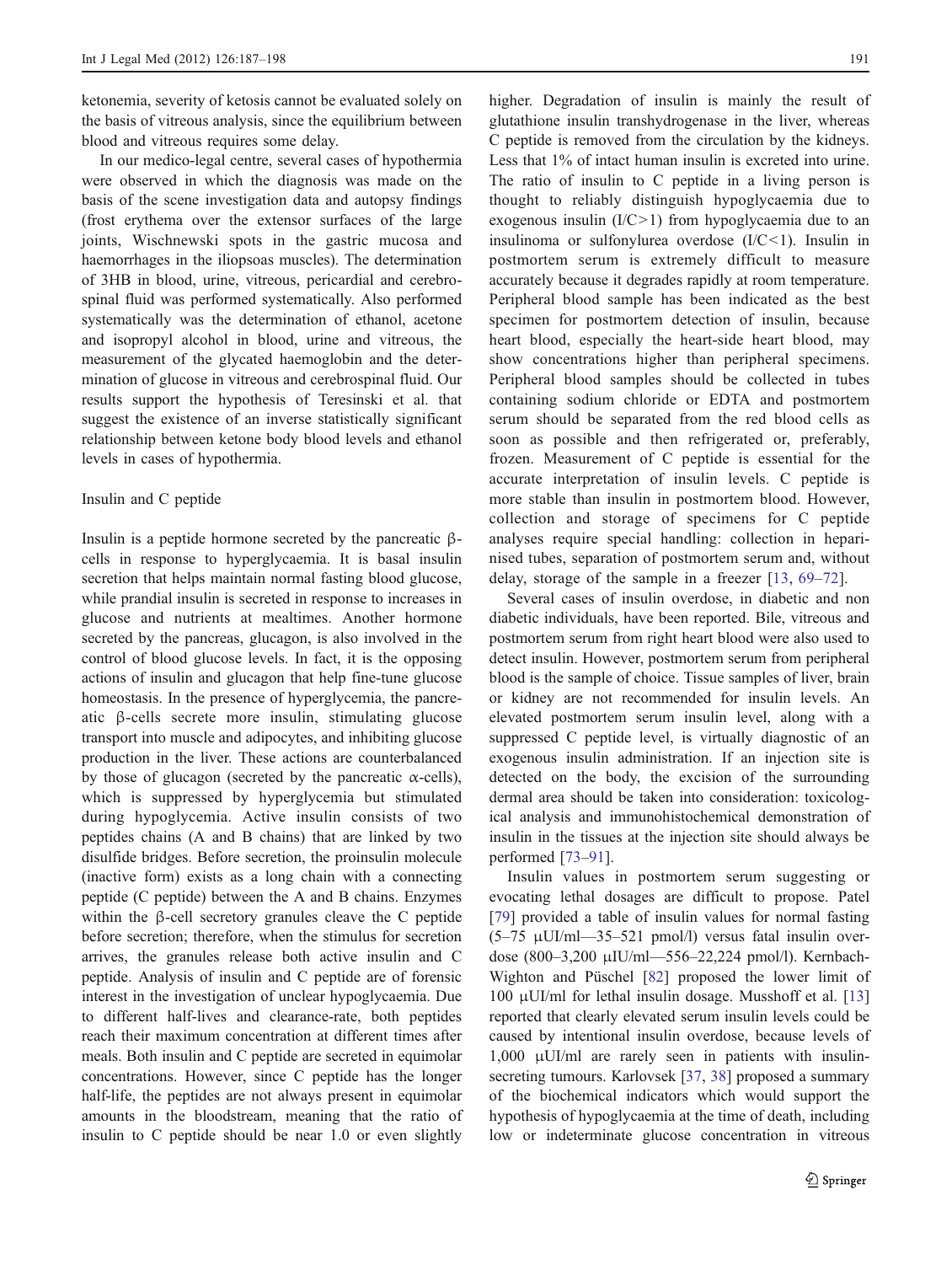immediately after death; extremely low glycated haemoglobin in treated diabetics as a consequence of repeated hypoglycaemic states and biochemical and toxicological findings indicating insulin or anti-diabetic overdose.

In our medico-legal centre, two cases of insulin overdose have been recently observed. In the first case, the postmortem insulin serum level (from femoral blood) was 154 μIU/ml (1,070 pmol/l). In the second case, the postmortem insulin serum level (from femoral blood) was 582 μIU/ml (4,041 pmol/l). In both cases, C peptide in postmortem serum from femoral blood was under the detection limit. Moreover, insulin was demonstrated immunohistochemically in the subcutaneous tissue surrounding the needle tracks. In the second case, insulin and C peptide levels were measured in vitreous, cerebrospinal fluid, bile and pericardial fluid. The results showed detectable levels of insulin in all fluids, even in vitreous, where insulin is thought to penetrate minimally. In order to test the usefulness of postmortem insulin and C peptide determinations, we measured their concentrations in postmortem serum from femoral blood, pericardial fluid and vitreous in 20 control cases, with various causes of death. The results confirmed that insulin and C peptide penetrate the bloodvitreous barrier only minimally and to a greater extent in the pericardial fluid.

## Renal function

#### Urea nitrogen, creatinine and uric acid

Postmortem urea nitrogen and creatinine stability in biological fluids have been tested by numerous authors. Most of them concluded that urea nitrogen is a very stable compound and that its levels in postmortem serum closely approximate the antemortem serum levels, irrespective of the methodology used, the level found and the duration of postmortem interval, even after moderate decomposition [\[1](#page-8-0)]. Studies performed on urea nitrogen in cerebrospinal fluid showed a slight rise after death. In general, however, postmortem values reflect the antemortem levels, as they do in vitreous and even in the synovial fluid [[1](#page-8-0)–[3,](#page-8-0) [92](#page-10-0)]. In addition to its importance in assessing renal function, mild urea nitrogen increases, in association with hypernatremia, can confirm antemortem dehydration, which generally causes urea nitrogen levels to rise more than creatinine levels. Similar to urea nitrogen, postmortem creatinine levels remain stable in vitreous and cerebrospinal fluid [\[1](#page-8-0)].

Zhu et al. [[93](#page-10-0)–[95\]](#page-10-0) analysed urea nitrogen, creatinine and uric acid levels in pericardial fluid and postmortem serum from different sampling sites (right heart, left heart, subclavian vein and external iliac vein). In an initial study performed on 395 medico-legal autopsy cases, the authors

found that a considerable elevation of uric acid, especially in postmortem serum from right heart blood, was observed in fatal mechanical asphyxiation and drowning, suggesting that postmortem hyperuricemia in acute deaths could be associated with hypoxic skeletal muscle damage following hyperactivity or agonal convulsions. In a second study performed on 409 medico-legal autopsy cases, the authors compared urea nitrogen, creatinine and uric acid levels in postmortem serum and pericardial fluid and emphasized that, because of the nature of the pericardial fluid, in which the turnover rates are much milder than those in blood, elevations in pericardial urea nitrogen, creatinine and uric acid suggested the existence of persistent metabolic deteriorations before death. In a third study realized on 556 medico-legal autopsy cases, the authors compared the differences between pericardial fluid and postmortem serum levels of urea nitrogen, creatinine and uric acid and concluded that since significant changes in pericardial fluid levels became apparent some hours later than in the serum, elevated urea nitrogen, creatinine and uric acid levels in pericardial fluid could suggest prolonged survival of several hours.

Maeda et al. [\[96](#page-11-0)] analysed urea nitrogen, creatinine and Creactive protein (CRP) postmortem serum levels in 429 medico-legal autopsy cases and found that fatal hyperthermia cases showed elevated isolated creatinine levels (over 2 mg/ dl), without significant elevation of urea nitrogen and CRP.

Uemura et al. [\[8](#page-9-0)] investigated 11 clinically available biochemical markers including urea nitrogen and creatinine in postmortem serum from three sampling sites (left cardiac blood, right cardiac blood and femoral vein blood) in 164 consecutive autopsy cases. The differences in the measured values were classified according to sampling site and in relation to postmortem interval and aetiology of death. For urea nitrogen, no significant differences among the sampling sites were found, whereas levels of creatinine were lower in postmortem serum obtained from left cardiac blood than from femoral blood. The authors concluded that any sampling site could be used for urea nitrogen, whereas postmortem serum obtained from left cardiac blood is preferred for creatinine.

In our medico-legal centre, urea nitrogen and creatinine are systematically measured in vitreous and in postmortem serum, when available. Several cases of gastrointestinal bleeding showing increased urea nitrogen levels in both fluids with normal creatinine levels were observed. Cases of dehydration usually showed increased postmortem serum (from femoral blood) and vitreous urea nitrogen levels, increased vitreous sodium and chloride levels and normal postmortem serum and vitreous creatinine levels. In such cases, in order to confirm the presence of prerenal failure, the concentrations of urea nitrogen, creatinine and uric acid were also measured in urine and the fractional excretion of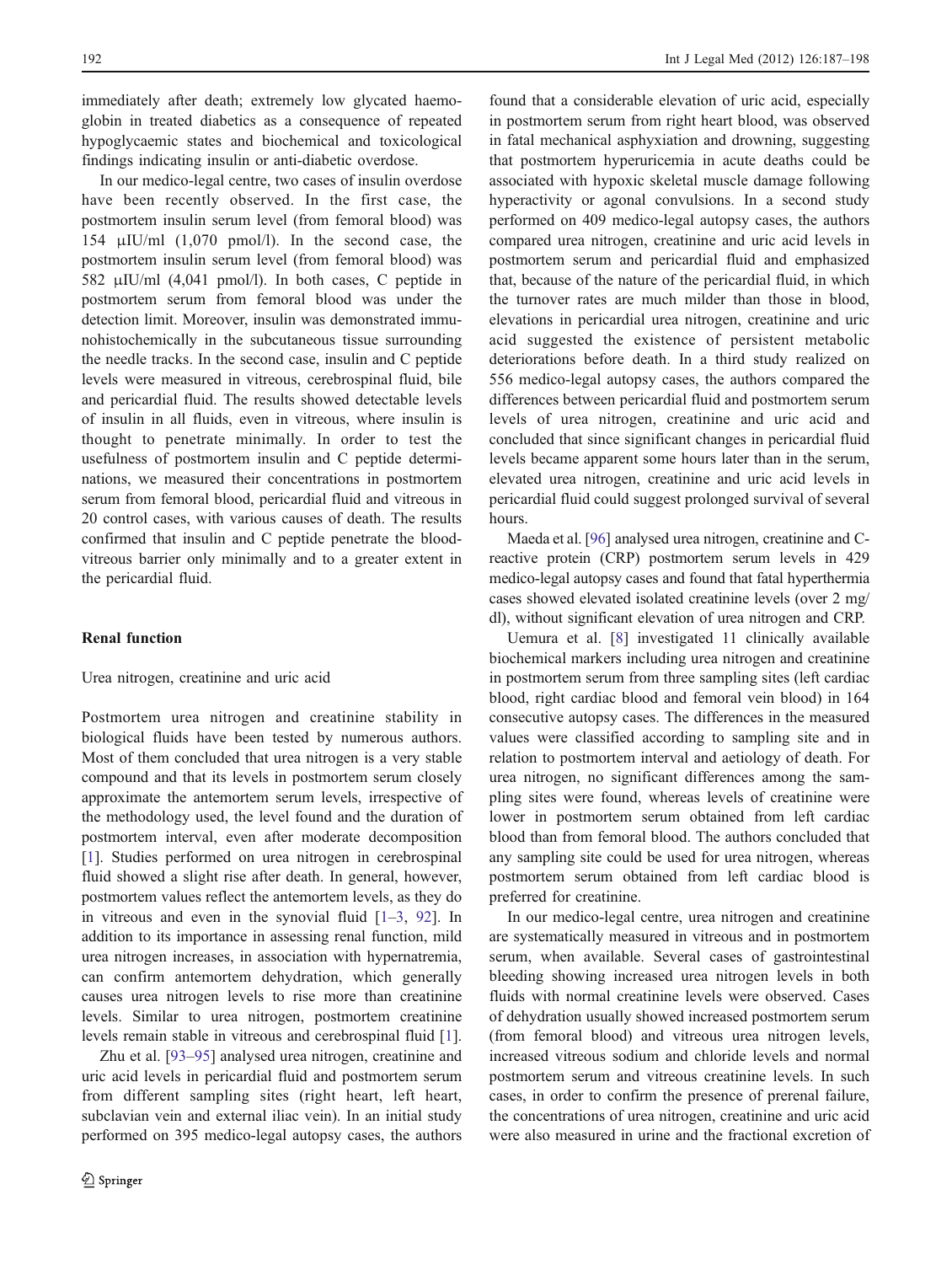<span id="page-6-0"></span>

| Marker analysed                    | Number of cases                              | Samples analysed                                                              | Time of sampling after death or Analytical method<br>postmortem interval |                                                                                                                                                                                              | Concentration range proposed and other<br>suggestions                                                                                                             | Reference        |
|------------------------------------|----------------------------------------------|-------------------------------------------------------------------------------|--------------------------------------------------------------------------|----------------------------------------------------------------------------------------------------------------------------------------------------------------------------------------------|-------------------------------------------------------------------------------------------------------------------------------------------------------------------|------------------|
| Glucose                            | 112 (41 diabetics)                           | CSF<br>F                                                                      | $3 - 72h$                                                                | Glucose peroxidase method                                                                                                                                                                    | indicate antemortem hyperglycemic<br>13 mmol/l (243 mg/dl) in VH would<br>state with fatal outcome                                                                | [37, 38]         |
|                                    | 3076                                         | F                                                                             | After arriving at the morgue                                             | Glucose peroxidase method                                                                                                                                                                    | 10 mmol/l $(180 \text{ mg/dl})$ in VH would<br>represent the value to diagnose<br>antemortem hyperglycemia                                                        | $[39]$           |
| haemoglobin<br>Glycated            | 106                                          | Whole blood                                                                   | Not indicated                                                            | HPLC                                                                                                                                                                                         | Clinical range (3.5-6.25%)<br>EDTA and storage at 4°C                                                                                                             | $[42]$           |
|                                    | 164                                          | Whole blood from different<br>sampling sites                                  | $0-72$ h                                                                 | Latex aggregation immunoassay                                                                                                                                                                | Clinical range $(4.3-5.8\%)$                                                                                                                                      | $\boxed{8}$      |
| Ketone bodies                      | $^{49}$                                      | Urine<br>УH                                                                   | Not indicated                                                            | Quantitative enzymatic<br>determination                                                                                                                                                      | Vitreous 3HB over 15 mg/dl (1,440 µmol/l)<br>in case of alcoholic ketoacidosis                                                                                    | $[63]$           |
|                                    | 131                                          | Blood                                                                         | Not indicated                                                            | HS-GC                                                                                                                                                                                        | 531 µmol/l would suggest ketoacidosis as<br>Ketone bodies sum concentration over<br>cause of death                                                                | [64]             |
|                                    | 256 (24 chronic alcoholics,<br>7 diabetics)  | Blood                                                                         | $1 - 8$ days                                                             | GC-FID                                                                                                                                                                                       | Blood acetone over 9 mg/dl (1,500 µmol/l)<br>would indicate a fatal ketoacidosis                                                                                  | [35]             |
|                                    | 105 (22 chronic alcoholics,<br>12 diabetics) | sampling<br>sites, VH pericardial fluid<br>Blood from different               | Not indicated                                                            | HS-GC                                                                                                                                                                                        | 5,000 µmol/l in VH) indicate alcoholic<br>ketoacidosis. PF and VH alternative to<br>(10,000 µmol/l in femoral blood or<br>Increased ketone bodies levels<br>blood | $[46]$           |
|                                    | 100 (25 alcoholics, 6<br>diabetics)          | Whole blood                                                                   | $120\ \mathrm{h}$                                                        | methodologies (enzymatic<br>Available clinical laboratory<br>reaction)                                                                                                                       | Blood 3HB over 2,500 µmol/l can be<br>considered as pathological                                                                                                  | [65]             |
|                                    | $100\,$                                      | Postmortem serum (sampling<br>site not indicated)                             | $0\text{--}96$ h                                                         | Available clinical laboratory<br>methodologies                                                                                                                                               | 3HB over 1,000 µmol/l would indicate<br>ketoacidosis as cause of death                                                                                            | $[48]$           |
|                                    | 350                                          | Blood                                                                         | Not indicated                                                            | GC-FID (ethanol and acetone)<br>GC-MS(3HB)                                                                                                                                                   | Blood (and urine) 3HB over 25 mg/dl<br>$(2,400 \text{ }\mu\text{mol/l})$ can be considered<br>pathologically significant                                          | [66]             |
|                                    |                                              | Urine<br>F                                                                    |                                                                          |                                                                                                                                                                                              | VH 3HB: same interpretative range                                                                                                                                 |                  |
| Insulin                            |                                              | Postmortem serum from<br>peripheral blood                                     | As soon as possible, then<br>frozen                                      |                                                                                                                                                                                              | 800-3200 µIU/ml (556-22,224 pmol/l)<br>100 µIU/ml for insulin lethal dosage<br>for insulin lethal dosage                                                          | [69, 70, 79, 82] |
| Peptide C                          |                                              | Postmortem serum from<br>peripheral blood                                     | As soon as possible, then<br>frozen                                      |                                                                                                                                                                                              | Suppressed in case of exogenous insulin<br>administration                                                                                                         | [69,70]          |
| creatinine, uric<br>Urea nitrogen, | 164                                          | Postmortem serum (any sampling<br>site) for urea nitrogen                     | $0 - 72 h$                                                               | Urease UV method                                                                                                                                                                             | Clinical serum range $(6-20 \text{ mg/dl})$                                                                                                                       | $\infty$         |
| acid                               | 164                                          | cardiac blood for creatinine<br>Postmortem serum from left                    | $0-72h$                                                                  | Enzyme method                                                                                                                                                                                | Clinical serum range (male $0.61 - 1.04$ mg/<br>dl, female $0.47 - 0.79$ mg/dl)                                                                                   | $\infty$         |
|                                    | 556, 395, 409                                | Postmortem serum from different<br>pericardial<br>sampling sites and<br>fluid | $0 - 48h$                                                                | Urea nitrogen: urease-glutamate<br>Creatinine: alkali-picric acid<br>dehydrogenase method<br>method                                                                                          | Creatinine: male 0.61-1.04 mg/dl, female<br>Clinical serum range: Urea nitrogen6-<br>$0.47 - 0.79$ mg/dl<br>$20~\mathrm{mg/dl}$                                   | $[93 - 95]$      |
|                                    |                                              |                                                                               |                                                                          | Uric acid: uricase peroxidase<br>$% \left( \left( \left[ \left( \left[ c_{i} \left( c_{i} \right) \right) \right] \right) \right) \left( c_{i} \right) \right) =\left( c_{i} \right)$ method | Uric acid: male 3.7-7.6 mg/dl, female<br>$2.5 - 5.4$ mg/dl                                                                                                        |                  |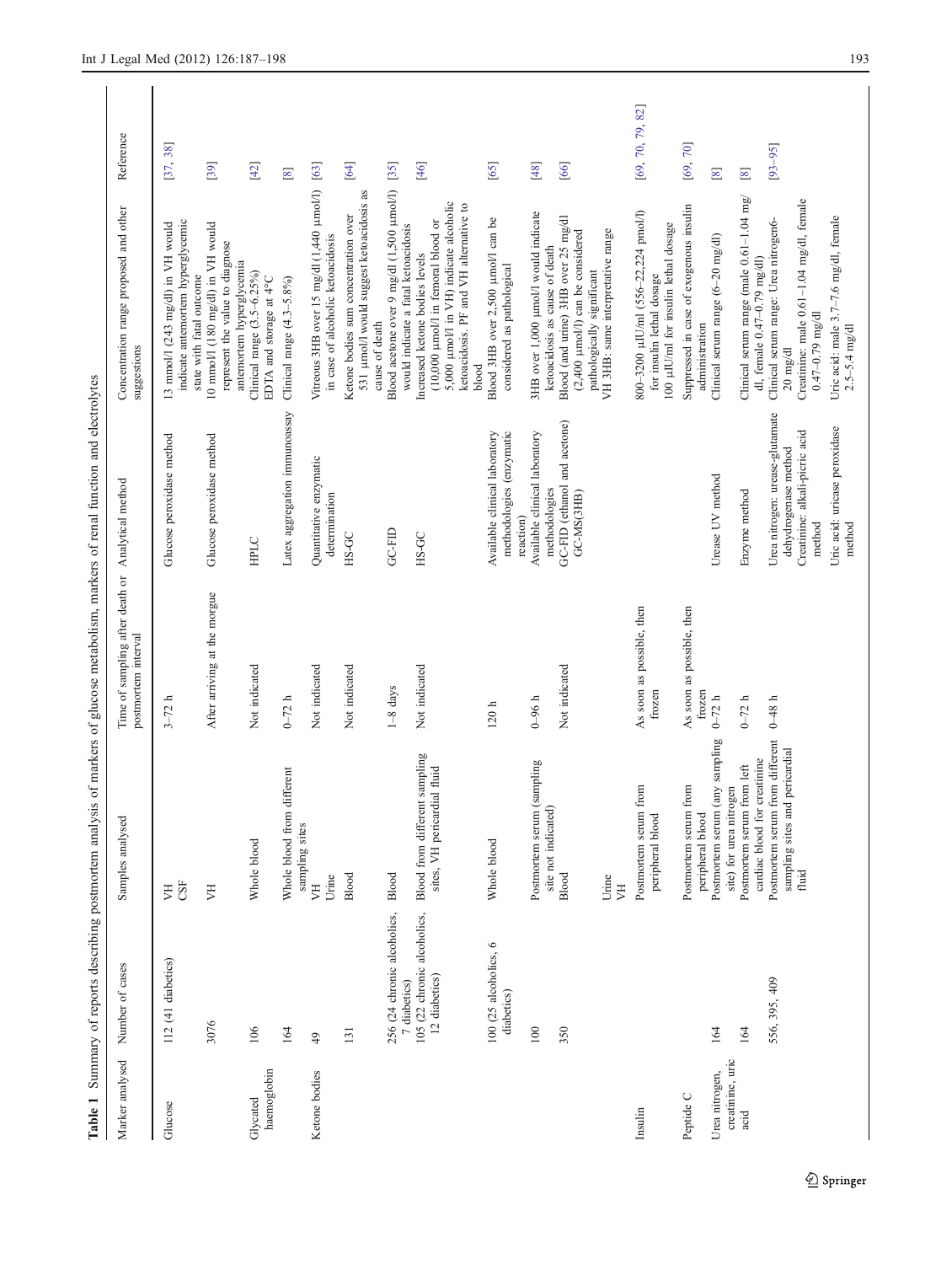|                       | Marker analysed Number of cases | Samples analysed                                         | Time of sampling after death or Analytical method<br>postmortem interval |                                                                                                             | Concentration range proposed and other<br>suggestions                                                                                       | Reference                                             |
|-----------------------|---------------------------------|----------------------------------------------------------|--------------------------------------------------------------------------|-------------------------------------------------------------------------------------------------------------|---------------------------------------------------------------------------------------------------------------------------------------------|-------------------------------------------------------|
| Sodium, chloride      |                                 | VH and CSF<br>Postmortem serum,<br>F                     |                                                                          |                                                                                                             | ranges were reported by several authors)<br>Clinical serum range (various clinical<br>Clinical serum range                                  | $21 - 28, 97 - 99$<br>[1, 4, 6, 9, 19,<br>$[1-3, 92]$ |
| magnesium<br>Calcium, | 360                             | Postmortem serum from different 5-48 h<br>sampling sites |                                                                          | complexome method and<br>Orthocresolphthalein                                                               | Clinical serum range (Ca $8.7-10.1$ mg/dl,<br>$Mg 1.8 - 2.6 mg/dl$                                                                          | [114]                                                 |
|                       | 385                             | Pericardial fluid                                        | 48 h                                                                     | complexome method and<br>Orthocresolphthalein<br>xylid blue method                                          | Clinical serum range for Ca, pericardial $Mg$ [115]<br>levels generally higher than clinical serum                                          |                                                       |
| Strontium             | 25, 133, 70, 172, 55, 150       | Blood from left and right<br>ventricles                  | Not indicated in the other<br>In a study, $0-48$ h.                      | absorption, graphite furnace<br>Spectrophotometry atomic<br>xylid blue method<br>atomic absorption          | 172 µg/l in left ventricular blood (seawater [116-121]<br>Difference in excess of 70 $\mu$ g/l between left<br>reference range<br>drowning) |                                                       |
|                       | 120                             | Postmortem serum from cardiac<br>and femoral blood       | studies<br>30h                                                           | spectroscopy, flameless atomic<br>Available clinical laboratory<br>absorption spectrometry<br>methodologies | and right heart                                                                                                                             | [122]                                                 |

urea was calculated. Cases of diabetic ketoacidosis showed increased postmortem serum and vitreous urea nitrogen levels, usually with normal postmortem serum and vitreous creatinine levels.

## Electrolytes

Byramji et al. [[97\]](#page-11-0) and Ingham and Byard [[98\]](#page-11-0) reviewed the literature concerning electrolytes in vitreous and particularly vitreous sodium. Electrolyte levels in vitreous change after death, the degree of change depending on the conditions of body storage, postmortem interval, sample and analyte. Changes depend on the effects of cellular hypoxia, which lead to increased cell membrane and blood vessel wall permeability as well as a reduction in ATP stores, which prevent electrolyte pumps from maintaining physiological cell membrane electrical gradients. These factors result in the merging of intra- and extracellular fluid and their respective electrolytes which, coupled with autolysis and cell disintegration, lead to important and unpredictable changes in electrolyte contents in postmortem samples. Vitreous sodium levels have been determined to be relatively stable during the early postmortem period and similar to levels found in the serum in living subjects. According to several authors abnormalities in antemortem serum sodium concentrations are reflected in postmortem vitreous values, making it possible to diagnose hypo- or hypernatremia at the time of death. Like sodium, vitreous chloride concentrations show minimal falls in values during the early postmortem period and abnormalities in antemortem serum chloride are reflected in postmortem vitreous values [\[1](#page-8-0), [4,](#page-9-0) [6](#page-9-0), [9,](#page-9-0) [19](#page-9-0), [21](#page-9-0)–[28](#page-9-0), [97](#page-11-0)–[99\]](#page-11-0).

Cases of hypernatremia showing vitreous sodium concentrations ranging from 155 to 210 mmol/l and chloride concentrations ranging from 139 to 147 mmol/l have been reported in the literature [ [1](#page-8-0) , [100](#page-11-0) –[102\]](#page-11-0). Madea and Lachenmeier [\[103\]](#page-11-0) mentioned 17 cases of hypertonic dehydration showing increased vitreous sodium and urea values. The authors also cited seven cases of increased vitreous sodium values not related to dehydration and concluded that prudence should be used in determining the cause of death on the basis of vitreous sodium and chloride values only.

Unnatural cases of hyponatremia upon autopsy [[97](#page-11-0) , [104](#page-11-0) –[113](#page-11-0)] include water intoxication from psychogenic polydipsia, environmental polydipsia, ingestion of dilute infant formulas, beer potomania, endurance exercise, fresh water immersion and iatrogenic causes including drug and parenteral fluid administration and surgical irrigation. If antemortem findings are not available, vitreous sodium levels lower than 120 mmol/l could support the diagnosis of fatal hyponatremia [[104\]](#page-11-0).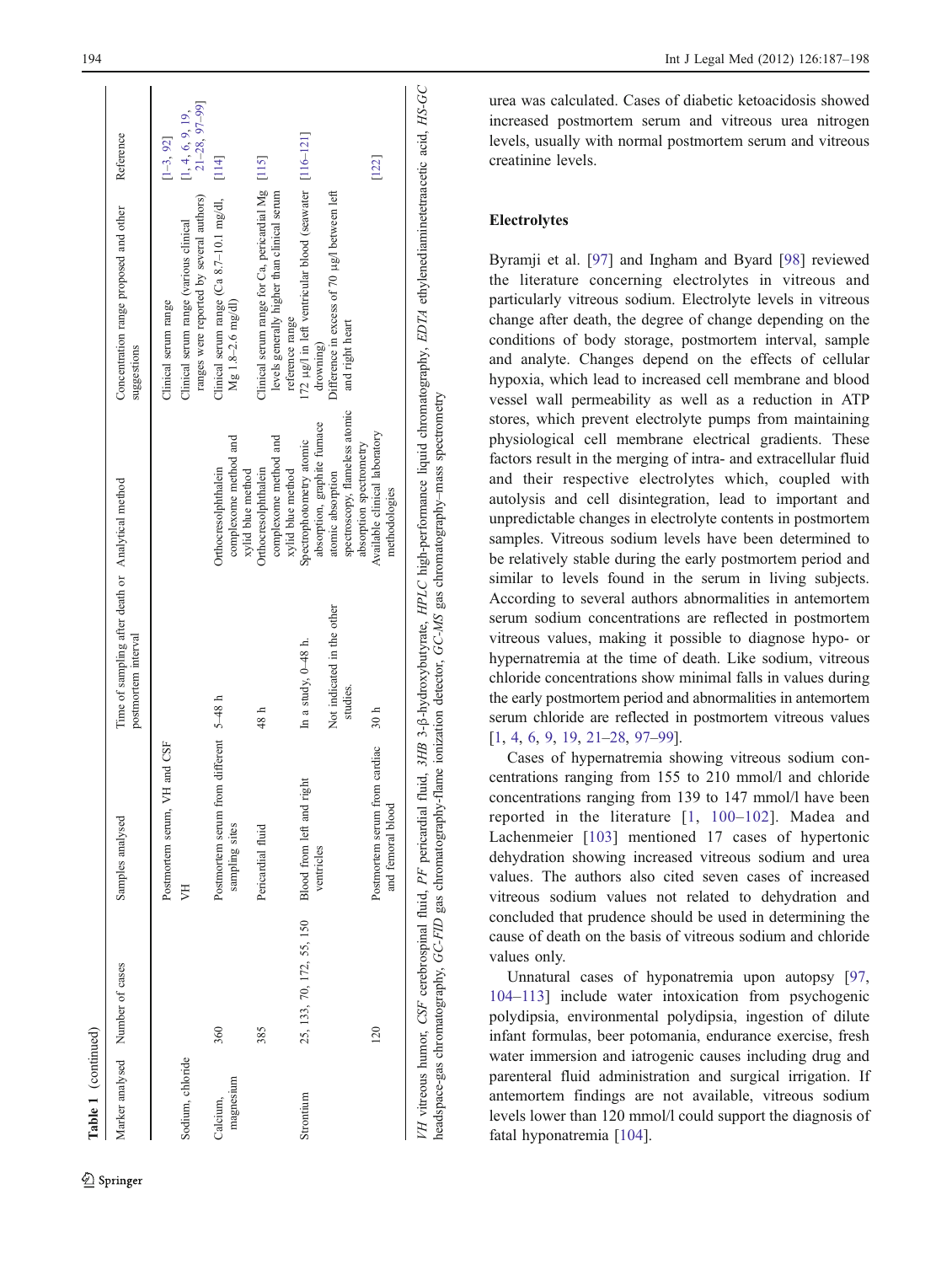<span id="page-8-0"></span>Vitreous potassium levels [1] are of no help in determining the potassium status of an individual immediately prior to death. Increased vitreous potassium levels have no diagnostic value, whereas low vitreous levels are theoretically indicative of hypokalemia.

Zhu et al. and Li et al. [[114,](#page-11-0) [115](#page-11-0)] analysed postmortem calcium (Ca) and magnesium (Mg) levels in pericardial fluid and postmortem serum from different sampling sites (right heart, left heart, subclavian vein and external iliac vein). In a study performed on 360 medico-legal autopsy cases, Zhu et al. [\[114\]](#page-11-0) found that both Ca and Mg levels in postmortem serum from cardiac and peripheral blood were significantly higher in saltwater drownings. Moreover, a significant elevation in postmortem serum from the left cardiac blood of both markers compared with other sampling sites suggested the influence of saltwater aspiration. Freshwater drowning and fire fatalities showed increased Ca postmortem serum levels, especially in postmortem serum from peripheral blood, suggesting an increase of skeletal muscle origin. In a study performed on 385 medico-legal autopsy cases, Li et al. [\[115\]](#page-11-0) analysed postmortem Ca and Mg levels in pericardial fluid. They found that pericardial Ca levels were similar to clinical serum reference range, whereas pericardial Mg levels were generally higher. Both Ca and Mg levels were significantly higher in saltwater drowning, suggesting the influence of saltwater aspiration, whereas pericardial Ca were relatively high for hypothermia cases.

Studies on the diagnostic value of strontium (Sr) in seawater and freshwater drowning cases have been performed by Azparren et al. [\[116](#page-11-0)–[121\]](#page-11-0), who measured Sr concentrations in left and right ventricular blood, and by Pérez-Cárceles et al. [\[122](#page-11-0)], who measured Sr concentrations in postmortem serum from left and right ventricular blood as well as femoral vein blood. These authors confirmed the usefulness of cardiac blood (or postmortem serum from cardiac blood) Sr levels in diagnosing seawater and freshwater drownings, together with circumstantial data and morphological findings, especially in cases which have been in the water for less than 72 h [\[116](#page-11-0)–[123\]](#page-11-0).

In our medico-legal centre, vitreous sodium and chloride are systematically measured. In a series of 473 medico-legal autopsy cases, vitreous sodium averaged 136 mmol/l and vitreous chloride 125 mmol/l. No case of fatal hypernatremia was experienced in the last years in our centre, whereas cases of alcohol abusers with advanced liver cirrhosis and other signs of hepatic insufficiency (jaundice, ascites, pleural effusion, recanalisation of umbilical vein, spleenomegaly and pelvic and oesophagus varices) also showing increased blood acetone and 3HB values and decreased vitreous sodium and chloride levels, were sometimes observed. Since hyponatremia is a common problem in individuals with advanced cirrhosis, directly related to the hemodynamic changes and secondary neurohumoral adaptations, we concluded that, even if the cause of death was not clearly identified, ketoacidosis and hyponatremia may have represented a contributing factor in death (Table [1\)](#page-6-0).

## Conclusions

It seems more and more evident that, in the past, the aim of postmortem chemistry was almost exclusively to determine "the cause of death", to characterize "the metabolic profile" consistent with a metabolic disorder, with or without morphological findings, which could explain the death. Cases of diabetic coma with a fatal outcome and presenting pathologically increased vitreous glucose, glycated haemoglobin and ketone body levels or insulin overdoses showing pathologically increased insulin levels and suppressed C peptide concentrations represent two examples of this approach. However, many researchers have recently focused their attention on other possible approaches, with different objectives. Today, postmortem chemistry can be employed not only to determine the cause of death, but also (and especially) to help in interpreting the cause of death and to support and enforce morphological and toxicological findings. On the one hand, it must be emphasized that postmortem chemistry should be incorporated among the routine forensic and medico-legal investigations, like radiology, histology and toxicology, to improve the quality of forensic autopsies. On the other hand, it must be stressed that the interpretation of postmortem chemistry results always requires prudence. Postmortem chemistry is of no value without history, radiological investigations, macroscopic findings, histology and toxicology. However, and with respect to this, it can undoubtedly represent one of the most important ancillary procedures for the forensic pathologist in investigating the cause and the process of death, the contributing conditions and the predisposing disorders.

Acknowledgments The authors are grateful to the anonymous reviewers, whose constructive and useful comments improved the quality of the article.

#### References

- 1. Coe JI (1993) Postmortem chemistry update. Emphasis on forensic application. Am J Forensic Med Pathol 14(2):91–117
- 2. Arroyo A, Valero J, Marrón T, Vidal C, Hontecillas B, Bernal J (1998) Pericardial fluid postmortem: comparative study of natural and violent deaths. Am J Forensic Med Pathol 19  $(3):266 - 268$
- 3. Madea B, Kreuser C, Banaschak S (2001) Postmortem biochemical examination of synovial fluid—a preliminary study. Forensic Sci Int 118(1):29–35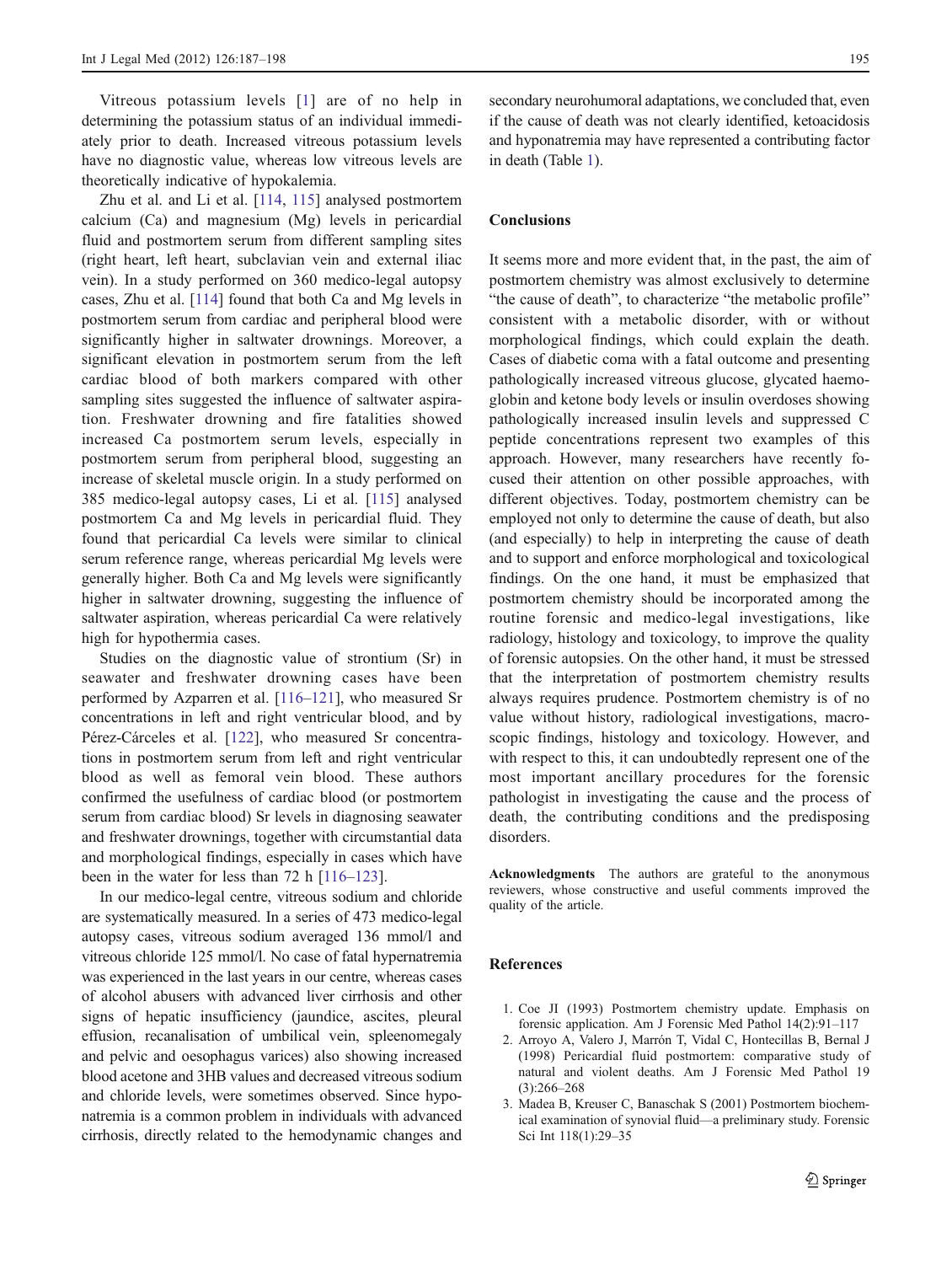- <span id="page-9-0"></span>4. Gagajewski A, Murakami MM, Kloss J, Edstrom M, Hillyer M, Peterson GF, Amatuzio J, Apple FS (2004) Measurement of chemical analytes in vitreous humor: stability and precision studies. J Forensic Sci 49(2):371–374
- 5. Arroyo A, Rosel P, Marrón T (2005) Cerebrospinal fluid: postmortem biochemical study. J Clin Forensic Med 12 (3):153–156
- 6. Mulla A, Massey KL, Kalra J (2005) Vitreous humor biochemical constituents: evaluation of between-eye differences. Am J Forensic Med Pathol 26(2):146–149
- 7. Madea B, Musshoff F (2007) Postmortem chemistry. Forensic Sci Int 165(2–3):165–171
- 8. Uemura K, Shintani-Ishida K, Saka K, Nakajima M, Ikegaya H, Kikuchi Y, Yoshida K (2008) Biochemical blood markers and sampling sites in forensic autopsy. J Forensic Leg Med 15  $(5):312-317$
- 9. Thierauf A, Musshoff F, Madea B (2009) Postmortem biochemical investigations of vitreous humor. Forensic Sci Int 192  $(1-3):78-82$
- 10. Luna A (2009) Is postmortem biochemistry really useful? Why is it not widely used in forensic pathology? Leg Med (Tokyo) 11 (Suppl 1):S27–S30
- 11. Maeda H, Zhu BL, Ishikawa T, Quan L, Michiue T (2009) Significance of postmortem biochemistry in determining the cause of death. Leg Med (Tokyo) 11(Suppl 1):S46–S49
- 12. Hess C, Musshoff F, Madea B (2011) Disorders of glucose metabolism—post mortem analyses in forensic cases: part I. Int J Legal Med 125(2):163–170
- 13. Musshoff F, Hess C, Madea B (2011) Disorders of glucose metabolism—post mortem analyses in forensic cases—part II. Int J Legal Med 125(2):171–180
- 14. Maeda H, Ishikawa T, Michiue T (2011) Forensic biochemistry for functional investigation of death: concept and practical application. Leg Med (Tokyo) 13(2):55–67
- 15. Boulagnon C, Garnotel R, Fornes P, Gillery P (2011) Postmortem biochemistry of vitreous humor and glucose metabolism: an update. Clin Chem Lab Med 49(8):1265–1270
- 16. Hamilton-Paterson JL, Johnson EWM (1940) Postmortem glycolysis. J Pathol Bacteriol 50:473–482
- 17. Tonge JI, Wannan JS (1949) The postmortem blood sugar. Med J Aust 1:439–447
- 18. Naumann HN (1949) Diabetes and uremia diagnosed at autopsy by testing cerebrospinal fluid and urine. Arch Pathol (Chic) 47  $(1):70-77$
- 19. Naumann HN (1959) Postmortem chemistry of the vitreous body in man. Arch Ophthalmol 62:356–363
- 20. Fekete JF, Kerenyi NA (1965) Postmortem blood sugar and blood urea nitrogen determinations. Can Med Assoc J 92: 970–973
- 21. Leahy MS, Farber ER (1967) Postmortem chemistry of human vitreous humor. J Forensic Sci 12(2):214–222
- 22. Coe JI (1969) Postmortem chemistries on human vitreous humor. Am J Clin Pathol 51(6):741–750
- 23. Coe JI (1972) Use of chemical determinations on vitreous humor in forensic pathology. J Forensic Sci 17(4):541–546
- 24. Coe JI (1973) Some further thoughts and observations on postmortem chemistries. Forensic Sci Gazette 5:2–6
- 25. Coe JI (1974) Postmortem chemistry: practical considerations and a review of the literature. J Forensic Sci 19(1):13–32
- 26. Swift PG, Worthy E, Emery JL (1974) Biochemical state of the vitreous humor of infants at necropsy. Arch Dis Child 49 (9):680–685
- 27. Coe JI (1977) Postmortem chemistry of blood, cerebrospinal fluid, and vitreous humor. In: Tedeschi CG, Eckert WG, Tedeschi LG (eds) Forensic medicine, vol 2. Saunders, Philadelphia, pp 1030–1060
- 28. Coe JI (1977) Postmortem chemistry of blood, cerebrospinal fluid, and vitreous humor. Leg Med Annu 1976:55–92
- 29. Daae LN, Teige B, Svaar H (1978) Determination of glucose in human vitreous humor. Various analytical methods give different results. Z Rechsmed 80(4):287–291
- 30. Traub F (1969) Methode zur Erkennung von tödlichen Zuckerstoffwechselstörungen an der Leiche. Zbl Allg Path 112:390–399
- 31. Sippel H, Möttönen M (1982) Combined glucose and lactate values in vitreous humor for postmortem diagnosis of diabetes mellitus. Forensic Sci Int 19(3):217–222
- 32. Kernbach G, Püschel K, Brinkmann B (1986) Biochemical measurements of glucose metabolism in relation to cause of death and postmortem effects. Z Rechtsmed 96(3):199–213
- 33. Péclet C, Picotte P, Jobin F (1994) The use of vitreous humor levels of glucose, lactic acid and blood levels of acetone to establish antemortem hyperglycemia in diabetics. Forensic Sci Int  $65(1):1-6$
- 34. De Letter EA, Piette MH (1998) Can routinely combined analysis of glucose and lactate in vitreous humor be useful in current forensic practice? Am J Forensic Med Pathol 19(4): 335–342
- 35. Brinkmann B, Fechner G, Karger B, DuChesne A (1998) Ketoacidosis and lactic acidosis—frequent causes of death in chronic alcoholics? Int J Legal Med 111(3):115–119
- 36. Osuna E, García-Víllora A, Pérez-Cárceles MD, Conejero J, Abenza JM, Martínez P, Luna A (2001) Glucose and lactate in vitreous humor compared with the determination of fructosamine for the postmortem diagnosis of diabetes mellitus. Am J Forensic Med Pathol 22(3):244–249
- 37. Karlovsek MZ (1995) Postmortem diagnosis of diabetes mellitus and diabetic coma: a comparison of HbA1, glucose, lactate and combined glucose and lactate values in vitreous humor and in cerebrospinal fluid. In: Jacob B, Bonte W (Eds), Advances in Forensic Sciences: Forensic Criminalistic 2, Vol. 4, Verlag Dr Köstner, Berlin, 1995, 38–48
- 38. Karlovsek MZ (2004) Diagnostic values of combined glucose and lactate values in cerebrospinal fluid and vitreous humor our experiences. Forensic Sci Int 2(146 Suppl):S19–S23
- 39. Zilg B, Alkass K, Berg S, Druid H (2009) Postmortem identification of hyperglycemia. Forensic Sci Int 185(1–3):89–95
- 40. Osuna E, García-Víllora A, Pérez-Cárceles M, Conejero J, Maria Abenza J, Martínez P, Luna A (1999) Vitreous humor fructosamine concentrations in the autopsy diagnosis of diabetes mellitus. Int J Legal Med 112(5):275–279
- 41. Vivero G, Vivero-Salmerón G, Pérez Cárceles MD, Bedate A, Luna A, Osuna E (2008) Combined determination of glucose and fructosamine in vitreous humor as a postmortem tool to identify antemortem hyperglycemia. Rev Diabet Stud 5(4): 220–224
- 42. Goullé JP, Lacroix C, Bouige D (2002) Gylcated haemoglobin: a useful postmortem reference marker in determining diabetes. Forensic Sci Int 128(1–2):44–49
- 43. Mitchell GA, Kassovska-Bratinova S, Boukaftane Y, Robert MF, Wang SP, Ashmarina L, Lambert M, Lapierre P, Potier E (1995) Medical aspects of ketone body metabolism. Clin Invest Med 18 (3):193–216
- 44. Laffel L (1999) Ketone bodies: a review of physiology, pathophysiology and application of monitoring to diabetes. Diabetes Metab Res Rev 15(6):412–426
- 45. Laffel L (2000) Sick-day management in type 1 diabetes. Endocrinol Metab Clin North Am 29(4):707–723
- 46. Pounder DJ, Stevenson RJ, Taylor KK (1998) Alcoholic ketoacidosis at autopsy. J Forensic Sci 43:812–816
- 47. Osuna E, Vivero G, Conejero J, Abenza JM, Martínez P, Luna A, Pérez-Cárceles MD (2005) Postmortem vitreous humor beta-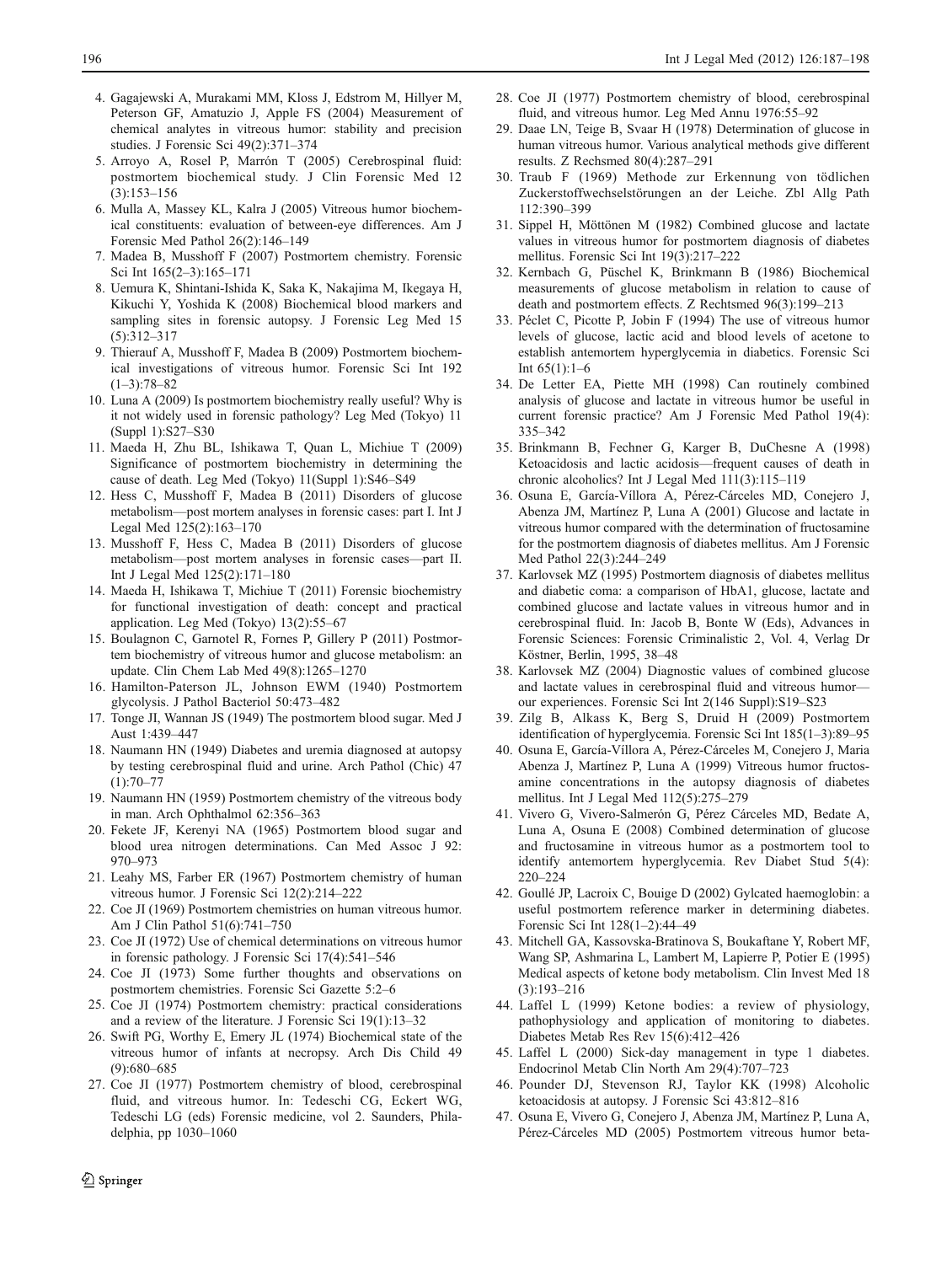<span id="page-10-0"></span>hydroxybutyrate: its utility for the postmortem interpretation of diabetes mellitus. Forensic Sci Int 153(2–3):189–195

- 48. Kanetake J, Kanawaku Y, Mimasaka S, Sakai J, Hashiyada M, Nata M, Funayama M (2005) The relationship of a high level of serum beta-hydroxybutyrate to cause of death. Leg Med (Tokyo) 7(3):169–174
- 49. Felby S, Nielsen E, Thomsen JL (2008) The postmortem distribution of ketone bodies between blood, vitreous humor, spinal fluid and urine. Forensic Sci Med Pathol 4(2):100–107
- 50. Bailey DN (1990) Detection of isopropanol in acetonemic patients not exposed to isopropanol. J Toxicol Clin Toxicol 28 (4):459–466
- 51. Davis PL, Dal Cortivo LA, Maturo J (1984) Endogenous isopropanol: forensic and biochemical implications. J Anal Toxicol 8(5):209–212
- 52. Teresiński G, Buszewicz G, Madro R (2009) Acetonaemia as an initial criterion of evaluation of a probable cause of sudden death. Leg Med (Tokyo) 11(1):18–24
- 53. Jones AE, Summers RL (2000) Detection of isopropyl alcohol in a patient with diabetic ketoacidosis. J Emerg Med 19 (2):165–168
- 54. Jenkins AJ, Merrick TC, Oblock JM (2008) Evaluation of isopropanol concentrations in the presence of acetone in postmortem biological fluids. J Anal Toxicol 32(8):719–720
- 55. Molina DK (2010) A characterization of sources of isopropanol detected on postmortem toxicologic analyses. J Forensic Sci 55 (4):998–1002
- 56. Duffens K, Marx JA (1987) Alcoholic ketoacidosis—a review. J Emerg Med 5(5):399–406
- 57. Wrenn KD, Slovis CM, Minion GE, Rutkowski R (1991) The syndrome of alcoholic ketoacidosis. Am J Med 91(2):119–128
- 58. Adams SL (1990) Alcoholic ketoacidosis. Emerg Med Clin North Am 8(4):749–760
- 59. Caspar CB, Risti B, Iten PX, Jost R, Russi EW, Speich (1993) Alcoholic ketoacidosis. Schweiz Med Wochenschr 123 (41):1929–1934
- 60. Hooper RJ (1994) Alcoholic ketoacidosis: the late presentation of acidosis in an alcoholic. Ann Clin Biochem 31(Pt 6):579–582
- 61. Sibaï K, Eggimann P (2005) Alcoholic ketoacidosis: not rare cause of metabolic acidosis. Rev Med Suisse 1(32):2106, 2108– 10, 2112–5.
- 62. McGuire LC, Cruickshank AM, Munro PT (2005) Alcoholic ketoacidosis. Emerg Med J 23(6):417–420
- 63. Denmark LN (1993) The investigation of beta-hydroxybutyrate as a marker for sudden death due to hypoglycemia in alcoholics. Forensic Sci Int 62(3):225–232
- 64. Thomsen JL, Felby S, Theilade P, Nielsen E (1995) Alcoholic ketoacidosis as a cause of death in forensic cases. Forensic Sci Int 75(2–3):163–171
- 65. Iten PX, Meier M (2000) Beta-hydroxybutyric acid—an indicator for an alcoholic ketoacidosis as cause of death in deceased alcohol abusers. J Forensic Sci 45(3):624–632
- 66. Elliott S, Smith C, Cassidy D (2010) The postmortem relationship between beta-hydroxybutyrate (BHB), acetone and ethanol in ketoacidosis. Forensic Sci Int 198(1):53–57
- 67. Teresiński G, Buszewicz G, Madro R (2005) Biochemical background of ethanol-induced cold susceptibility. Leg Med (Tokyo) 7(1):15–23
- 68. Teresiński G, Buszewicz G, Madro R (2002) The influence of ethanol on the level of ketone bodies in hypothermia. Forensic Sci Int 127(1–2):88–96
- 69. Winston DC (2000) Suicide via insulin overdose in nondiabetics: the New Mexico experience. Am J Forensic Med Pathol 21 (3):237–240
- 70. Finkbeiner WE, Ursell PC, Davis RL (2004) Autopsy pathology. A manual and atlas. Churchill Livingstone, Philadelphia
- 71. Niswender KD (2011) Basal insulin: physiology, pharmacology, and clinical implication. Postgrad Med 123(4):17–26
- 72. Niswender KD (2011) Basal insulin: beyond glycemia. Postgrad Med 123(4):27–37
- 73. Sturner WQ, Putnam RS (1972) Suicidal insulin poisoning with nine day survival: recovery in bile at autopsy by radioimmunoassay. J Forensic Sci 17(4):514–521
- 74. Lindquist O, Rammer L (1975) Insulin in postmortem blood. Z Rechtsmed 75(4):275–277
- 75. Bauman WA, Yalow RS (1981) Insulin as a lethal weapon. J Forensic Sci 26(3):594–598
- 76. Campbell IW, Ratcliffe JG (1982) Suicidal insulin overdose managed by excision of insulin injection site. Br Med J (Clin Res Ed) 285(6339):408–409
- 77. Hood I, Mirchandani H, Monforte J, Stacer W (1986) Immunohistochemical demonstration of homicidal insulin injection site. Arch Pathol Lab Med 110(10):973–974
- 78. Haibach H, Dix JD, Shah JH (1987) Homicide by insulin administration. J Forensic Sci 32(1):208–216
- 79. Patel F (1992) Fatal self-induced hyperinsulinemia: a delayed postmortem analytical detection. Med Sci Law 32:151–159
- 80. Beastall GH, Gibson IH, Martin J (1995) Successful suicide by insulin injection in a non-diabetic. Med Sci Law 35(1):79–85
- 81. Patel F (1995) Successful suicide by insulin injection in a nondiabetic. Med Sci Law 35(2):181–182
- 82. Kernbach-Wighton G, Püschel K (1998) On the phenomenology of lethal applications of insulin. Forensic Sci Int 93(1):61–73
- 83. Wehner F, Mittmeyer HJ, Wehner HD, Schieffer MC (1998) Insulin or morphine injection? Immunohistochemical contribution to the elucidation of a case. Forensic Sci Int 95(3):241–246
- 84. Marks V, Teale JD (1999) Hypoglycemia: factitious and felonious. Endocrinol Metab Clin North Am 28(3):579–601
- 85. Marks V (1999) Murder by insulin. Med Leg J 67(Pt 4):147–163
- 86. Marks V (2009) Murder by insulin: suspected, purported and proven. A review. Drug Test Anal 1(4):162–176
- 87. Banaschak S, Bajanowski T, Brinkmann B (2000) Suicide of a diabetic by inducing hyperglycemic coma. Int J Legal Med 113 (3):162–163
- 88. Iwase H, Kobayashi M, Nakajima M, Takatori T (2001) The ratio of insulin to C-peptide can be used to make a forensic diagnosis of exogenous insulin overdosage. Forensic Sci Int 115  $(1-2):123-127$
- 89. Batalis NI, Prahlow JA (2004) Accidental insulin overdose. J Forensic Sci 49(5):1117–1120
- 90. Nikolić S, Atanasijević T, Popović V (2006) A suicide by insulin injection—case report. Srp Arh Celok Lek 134(9–10):444–447
- 91. Rao NG, Menezes RG, Nagesh KR, Kamath GS (2006) Suicide by combined insulin and glipizide overdose in a non-insulin dependent diabetes mellitus physician: a case report. Med Sci Law 46(3):263–269
- 92. More DS, Arroyo MC (1985) Biochemical changes of the synovial fluid with regard to the cause of death. 1: Calcium, inorganic phosphorus, glucose, urea nitrogen, uric acid, proteins, and albumin. J Forensic Sci 30(2):541–546
- 93. Zhu BL, Ishida K, Quan L, Taniguchi M, Oritani S, Li DR, Fujita MQ, Maeda H (2002) Postmortem serum uric acid and creatinine levels in relation to the causes of death. Forensic Sci Int 125(1):59–66
- 94. Zhu BL, Ishikawa T, Michiue T, Li DR, Zhao D, Quan L, Maeda H (2005) Evaluation of postmortem urea nitrogen, creatinine and uric acid levels in pericardial fluid in forensic autopsy. Leg Med (Tokyo) 7(5):287–292
- 95. Zhu BL, Ishikawa T, Michiue T, Tanaka S, Zhao D, Li DR, Quan L, Oritani S, Maeda H (2007) Differences in postmortem urea nitrogen, creatinine and uric acid levels between blood and pericardial fluid in acute death. Leg Med (Tokyo) 9(3):115–122